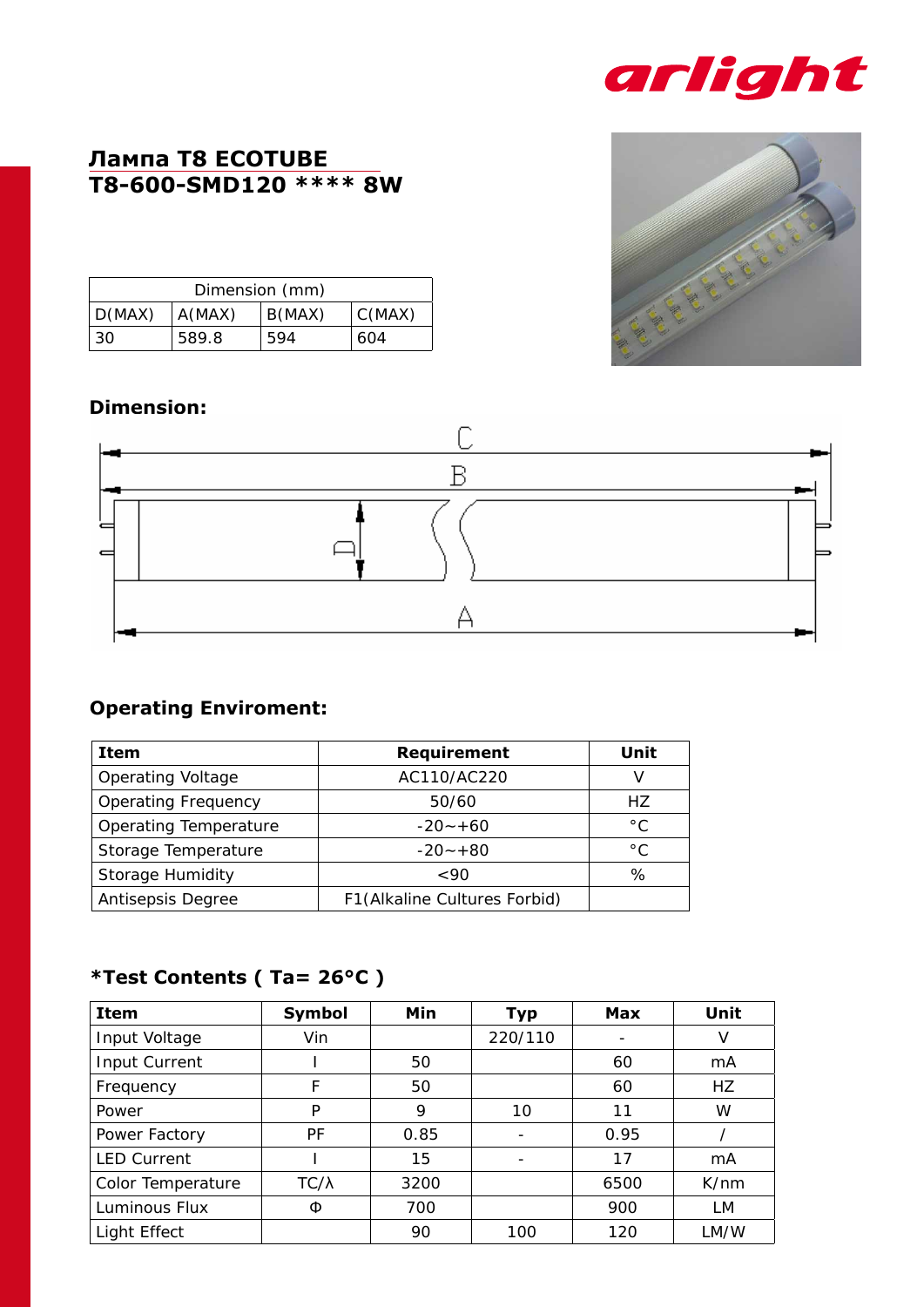#### **Key Features:**

- 1. Long lifetime LED feature, reasonable driving design, no effect form switch on/off.
- 2. Green environment Without hydrargyrum or any harmful material listed in RoHs

3. No need maintenance – Long life of LED, no trouble of replace parts of normal fluorescent tube.

4. No flash – DC driving, stable light, protect eyes, prevent hurt of eyes and accident compo.

5. Good color Vision – Color temperature can be adjusted form 2500k to 8000k

6. Easy mounting – Can be mounted directly.

7. No need accessories – No need traditional driving and reflector parts.

8. Not easy broken – All materials form inner light sources and out case are hard materials such as Epoxy, ABS, PC and etc.

9. No electromagnetism interference – No high power switch and inductance parts, No environment electromagnetism pollution.

10. High Power complication – No transformer. Without additional power consumption

### **Applications:**

- 1. Instead of the indoors ceiling light
- 2. School / Universities / Hosptial
- 3. Conference / Meeting room , Show Room
- 4. Commercial Complexes
- 5. Factories / Offices
- 6. Super-markets
- 7. Residential / Institution buildings

| <b>Description:</b>              | 8W SMD tube, AC85-AC165V, AC165-AC265V   |
|----------------------------------|------------------------------------------|
| <b>LED Type:</b>                 | SMD3528 Super Bright                     |
| Dimension (mm):                  | 600 X 26                                 |
| LED Qty (PCS)                    | 120pcs                                   |
| Power (W):                       | 18mA/8W                                  |
| <b>Compare conventional tube</b> | 25W                                      |
| <b>Color Temperature:</b>        | WW: 3000-4500K, W: 5000-6500K, CW: 7000K |
| <b>Flux Luminous</b>             | 750-950                                  |

#### **Illuminance Test**



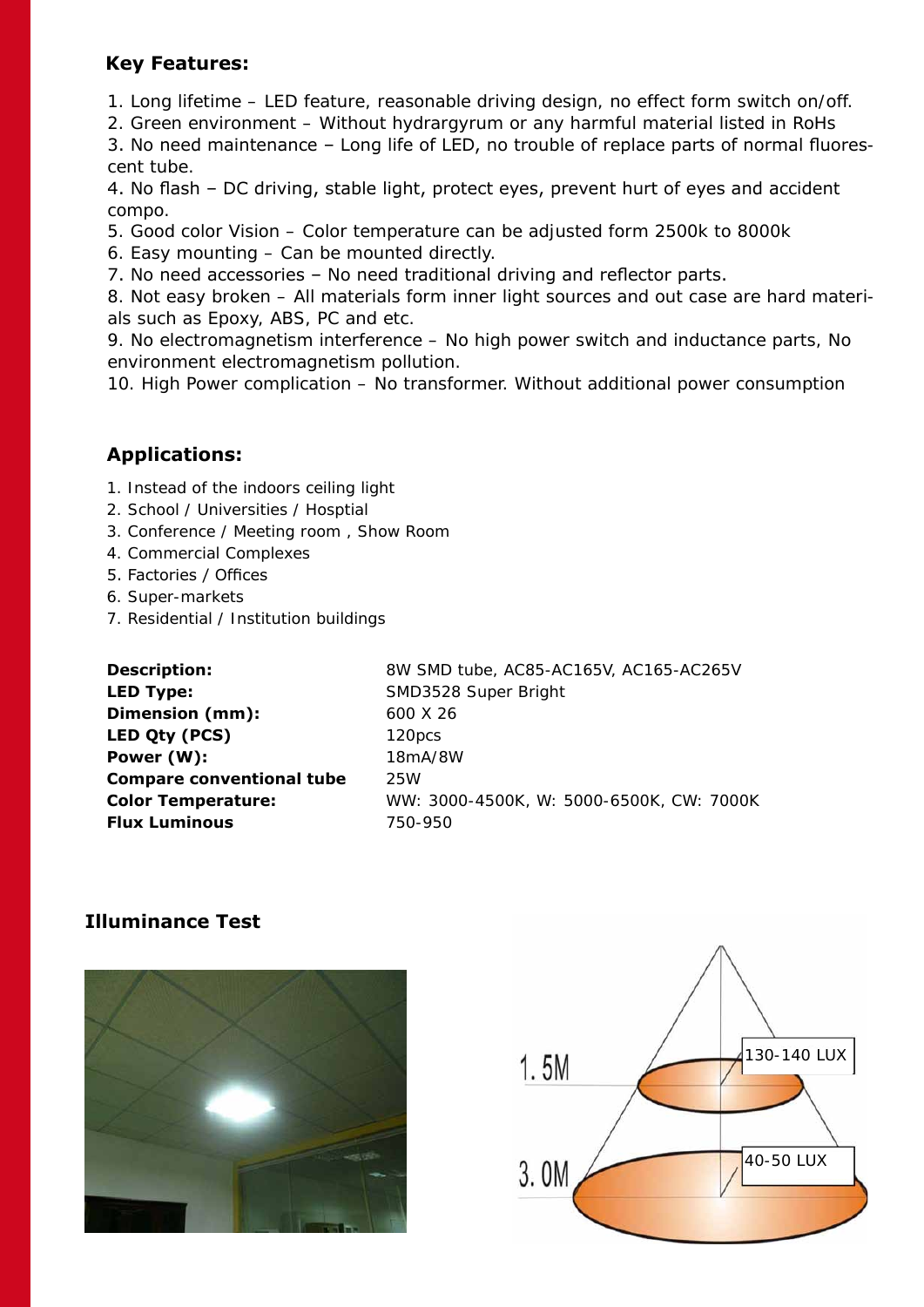## **Paking:**



| Item                | Amount      | Unit |
|---------------------|-------------|------|
| Net weight          | 190         |      |
| Gross weight        | 57          | Κq   |
| Carton box          | 670*220*220 | mm   |
| Out packing (25pcs) | 670*220*220 | mm   |

## **Direction For Use**



### **1. Fitting with Starter**